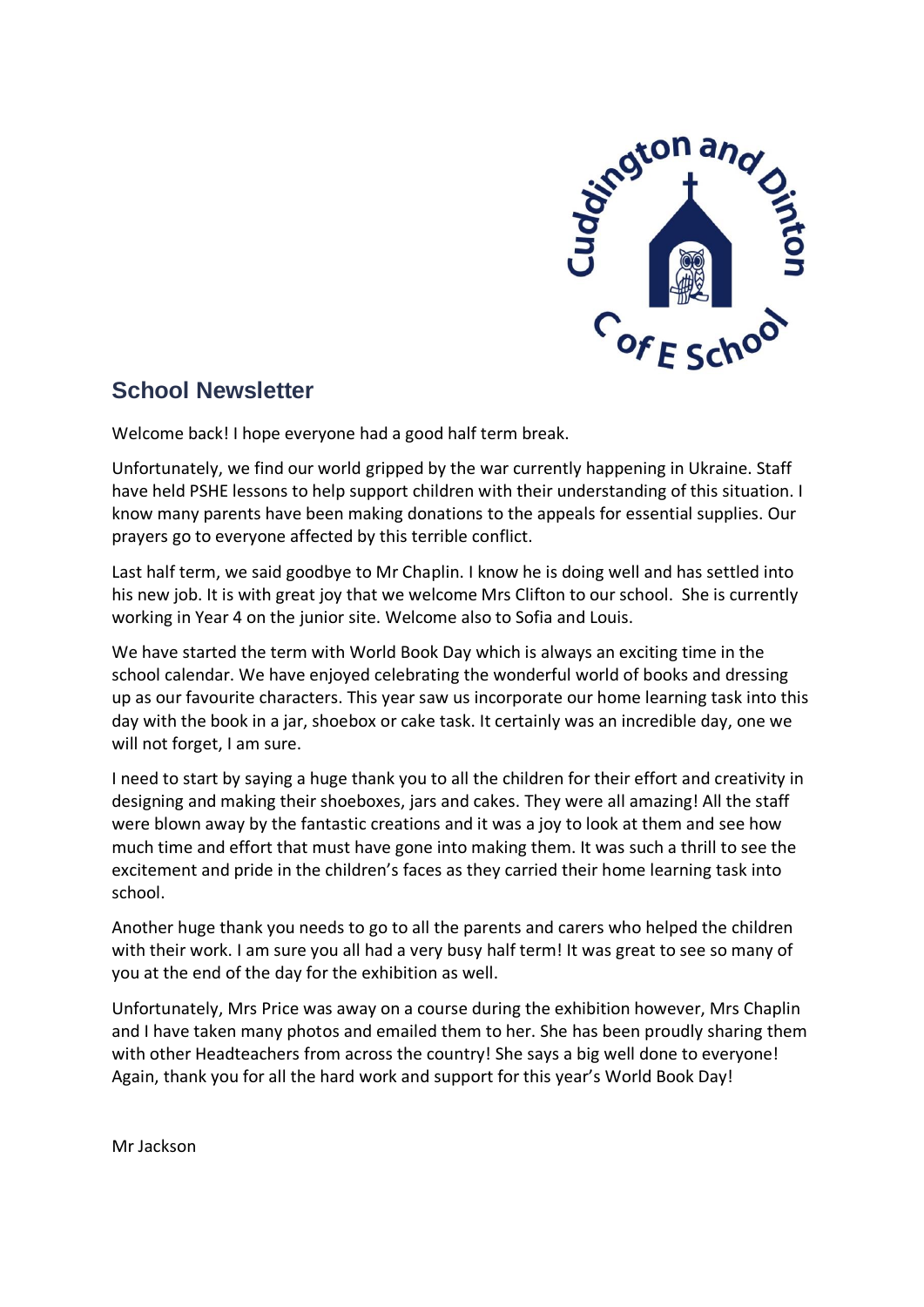# **World Book Day**

After very long deliberations, awards were given to the following children for their World Book Day homework. It was an extremely difficult choice as all the children had made such a supreme effort. It was a privilege to share in their inspiration and excitement.

# **KS1**

Cake – Clara W Y1 Jar – Isla B – Little Owls Box – Jude P **Lower KS2** Cake – Arthur Y4 Jar – John Reed Y3 Box – Josh Faller Y3 Special mentions for Jack Y3, Blayne Y4, Oscar Y3 **Upper KS2** Cake – Mary S Y6 Jar – Calli B Y6 Box – Esme M Y5

Special mentions: Caiden Y6, Molly M Y5, Holly C Y6, Freddie M Y5

# **Open Sessions**

We welcome parents to come into school next week to stand at the back of the classroom and observe a lesson. Infant site 9.05 - 9.30am Monday 7th March Junior site 9.00 - 9.25am Tuesday 8th March

## **Netball Match**

We played Haddenham in a netball match on Thursday. Our team played brilliantly and showed great sportsmanship and we won 17-3! We have another match tonight - good luck Cuddington and Dinton netball team.

## **F4CADS**

Next Meeting 10th March at Cuddington site 7pm

## **Connection Support**

A service funded by Buckinghamshire council and work closely with the Family Support Service to provide 4-6 month volunteer led support to families that meet our criteria. They are looking for Volunteers to join their team, particularly in the Aylesbury area. See information leaflet attached.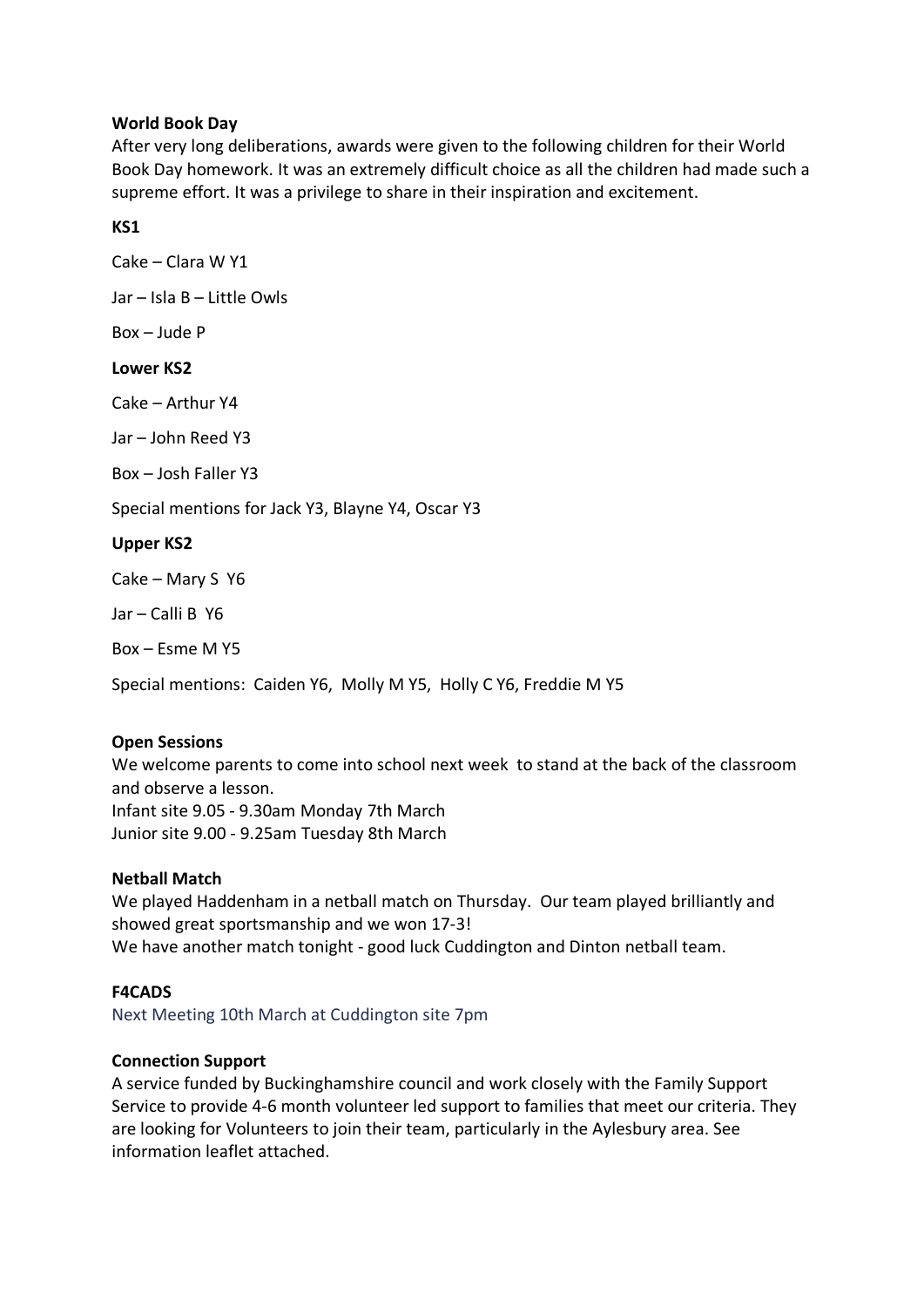#### **Important Dates -**

7th & 8th March – Parents Open Session 10th March – Junior Family Service 11th March – Echoes Choir Rehearsal 17th March – Infant Family Service 17th March - Gymnastics competition 18th March – Red Nose Day 23rd March - Juniors swimming Gala 29th March – Echoes Choir Concert at the Royal Albert Hall 7th April – Whole School Easter Service 8th April - Finish half day for Easter Holidays

## **Payments Open -**

Morning and Night Owls Bookings Donations 2021 (Junior site food contributions) Year 6 Derby 2022 Residential Trip



## **Stars**

Little Owls - Dale and Cleo Yr 1 - Christopher and Eva Yr 2 - John and Yuvi Yr 3 - Billy and Sofia Yr 4 - Ella and Anna Yr 5 - Cooper and Ioanna Yr 6 - Holly and Hannah



**Leaves** Yr 6 - Ryan

## **Sports Stars**

Yr 2 - Ava Yr 3 - Josh Yr 6 - Artie

#### **Science Stars**

Yr 1 - Aadam